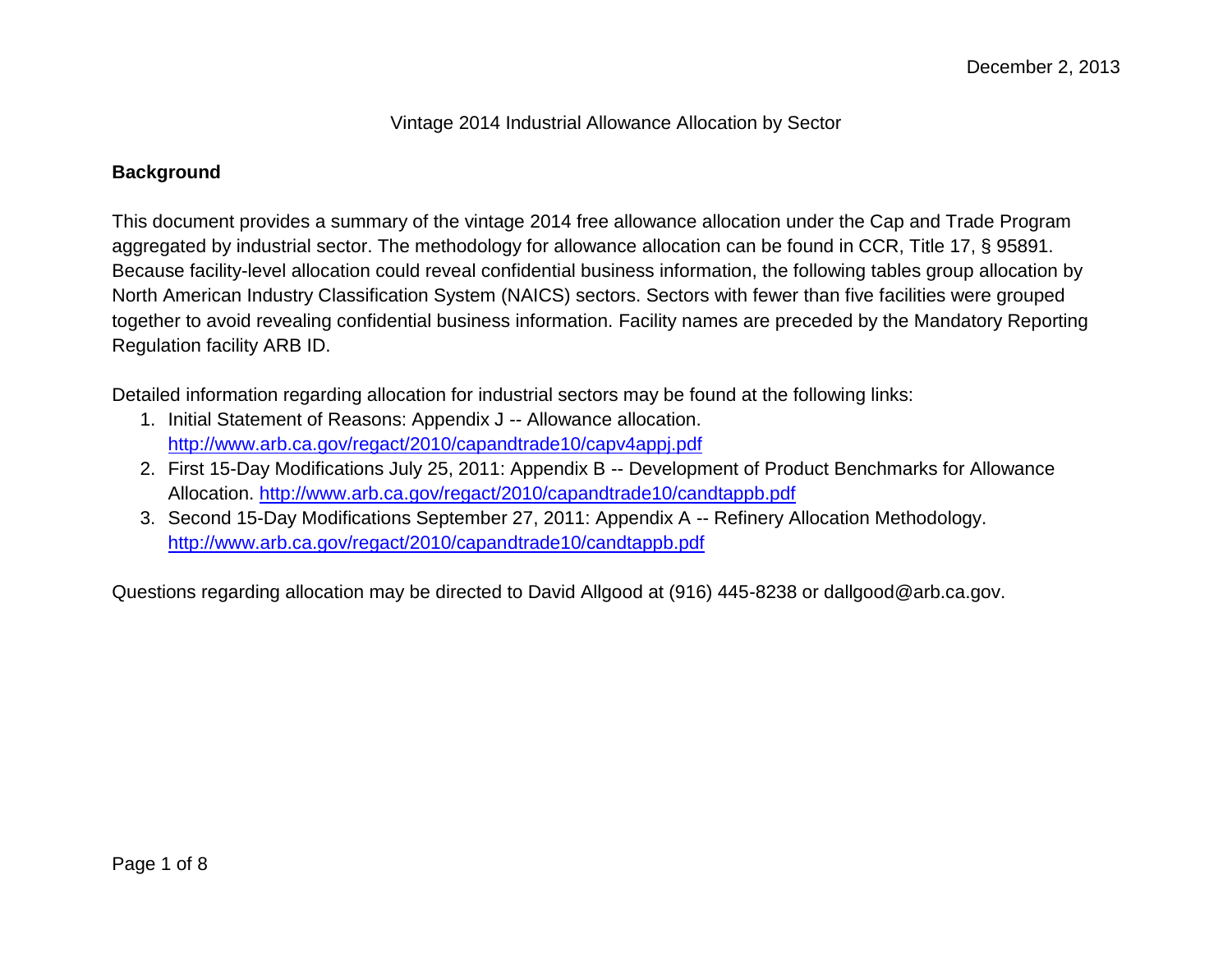| <b>NAICS</b><br>Category | <b>Allocation</b><br><b>Total</b> | <b>NAICS Code(s)</b>                                                                                                                                                                                                                                     | <b>Facility Names</b>                                                                                                                                                                                                                                                                                                                                                                                                                                                                                                                                                                                                                                                                                                                                                                                                                                                                                                                                                                                                                                                                                                                                                                                                                                                                                                                                                                                                               | <b>Total</b><br><b>Number</b><br>of |
|--------------------------|-----------------------------------|----------------------------------------------------------------------------------------------------------------------------------------------------------------------------------------------------------------------------------------------------------|-------------------------------------------------------------------------------------------------------------------------------------------------------------------------------------------------------------------------------------------------------------------------------------------------------------------------------------------------------------------------------------------------------------------------------------------------------------------------------------------------------------------------------------------------------------------------------------------------------------------------------------------------------------------------------------------------------------------------------------------------------------------------------------------------------------------------------------------------------------------------------------------------------------------------------------------------------------------------------------------------------------------------------------------------------------------------------------------------------------------------------------------------------------------------------------------------------------------------------------------------------------------------------------------------------------------------------------------------------------------------------------------------------------------------------------|-------------------------------------|
|                          |                                   |                                                                                                                                                                                                                                                          |                                                                                                                                                                                                                                                                                                                                                                                                                                                                                                                                                                                                                                                                                                                                                                                                                                                                                                                                                                                                                                                                                                                                                                                                                                                                                                                                                                                                                                     | <b>Facilities</b>                   |
| Petroleum<br>Refineries  | 28,709,109                        | • 324110 -- Petroleum Refineries<br>• 324121 -- Asphalt Paving Mixture<br>and Block Manufacturing<br>• 324199 -- All Other Petroleum and<br><b>Coal Products Manufacturing</b><br>• 325188 -- All Other Basic Inorganic<br><b>Chemical Manufacturing</b> | • 100002 -- BP West Coast Products LLC, Wilmington<br>Calciner<br>• 100138 -- Chevron Products Company - El Segundo<br>Refinery, 90245<br>• 100217 -- ExxonMobil Oil Corporation - Torrance<br>Refinery<br>• 100259 -- Rhodia - Dominguez<br>• 100303 -- Phillips 66 Company - San Francisco Refinery<br>• 100329 -- Phillips 66 Company - Los Angeles Refinery -<br><b>Wilmington Plant</b><br>• 100335 -- Tesoro Refining & Marketing Company LLC -<br>LAR<br>• 100351 -- Phillips 66 Company - San Francisco Carbon<br>Plant<br>• 100372 -- Valero Refining Company - California, Benicia<br>Refinery and Benicia Asphalt Plant<br>· 100884 -- Alon Bakersfield Refinery - Area 3<br>• 100913 -- Phillips 66 Company - Los Angeles Refinery -<br>Carson Plant<br>• 100914 -- Shell Oil Products US - Martinez<br>• 101056 -- Paramount Petroleum Corporation<br>• 101162 -- Lunday-Thagard Company<br>• 101205 -- Ultramar Inc - Valero<br>• 101226 -- Phillips 66 Company - Santa Maria Refinery<br>• 101237 -- Alon Bakersfield Refinery - Areas 1&2<br>• 101239 -- San Joaquin Refining Company<br>• 101246 -- BP West Coast Products LLC, Carson Refinery<br>• 101331 -- Tesoro Refining and Marketing Co. - Martinez<br>• 101384 -- Chevron Products Richmond Refinery,<br>• 101492 -- Tesoro Refining & Marketing Company - SRP<br>• 101507 -- Kern Oil<br>• 101709 -- DeMenno/Kerdoon<br>• 104345 -- All American Asphalt | 25                                  |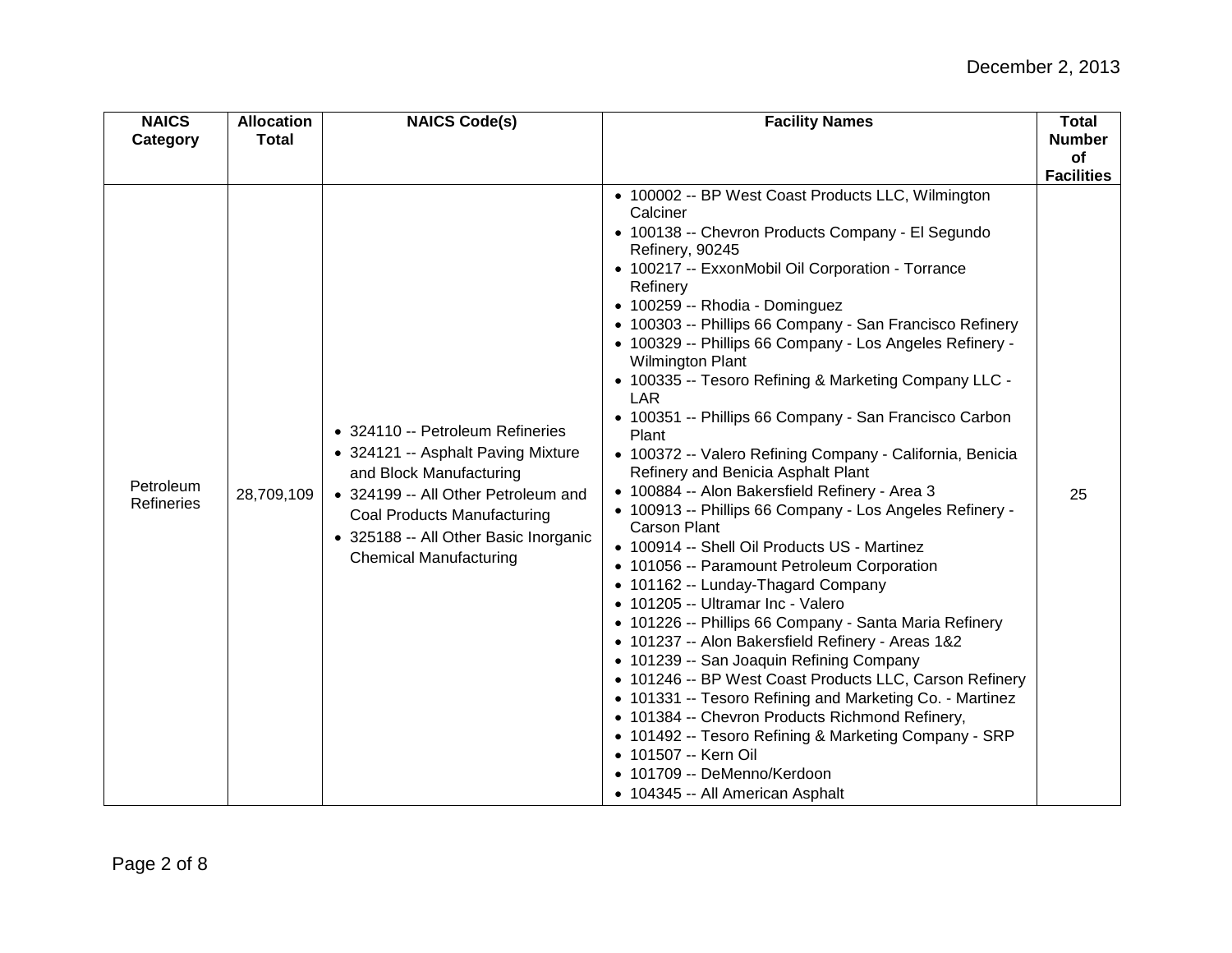| <b>NAICS</b><br>Category                                   | <b>Allocation</b><br><b>Total</b> | <b>NAICS Code(s)</b>                                                                                             | <b>Facility Names</b>                                                                                                                                                                                                                                                                                                                                                                                                                                                                                                                                                                                                                                                                                                                                                                                                                                                                                                                                                                                                                                                                                                                                                                                                                                                                                   | <b>Total</b><br><b>Number</b> |
|------------------------------------------------------------|-----------------------------------|------------------------------------------------------------------------------------------------------------------|---------------------------------------------------------------------------------------------------------------------------------------------------------------------------------------------------------------------------------------------------------------------------------------------------------------------------------------------------------------------------------------------------------------------------------------------------------------------------------------------------------------------------------------------------------------------------------------------------------------------------------------------------------------------------------------------------------------------------------------------------------------------------------------------------------------------------------------------------------------------------------------------------------------------------------------------------------------------------------------------------------------------------------------------------------------------------------------------------------------------------------------------------------------------------------------------------------------------------------------------------------------------------------------------------------|-------------------------------|
|                                                            |                                   |                                                                                                                  |                                                                                                                                                                                                                                                                                                                                                                                                                                                                                                                                                                                                                                                                                                                                                                                                                                                                                                                                                                                                                                                                                                                                                                                                                                                                                                         | of                            |
| Crude<br>Petroleum and<br><b>Natural Gas</b><br>Extraction | 10,126,365                        | • 211111 -- Crude Petroleum and<br><b>Natural Gas Extraction</b><br>• 211112 -- Natural Gas Liquid<br>Extraction | • 100888 -- Plains LPG Services/ Lone Star Frac & Isom<br>Facility<br>• 100895 -- Berry Petroleum Company - Los Angeles Basin<br>• 100904 -- Linn Operating Inc<br>• 100994 -- Oxy - Thums Long Beach Company<br>• 101187 -- Oxy - Occidental Of Elk Hills, Inc.<br>• 101231 -- All American Oil and Gas Company<br>• 101234 -- Macpherson Oil Company<br>• 101460 -- TRC Cypress Group, LLC<br>• 101674 -- Pacific Coast Energy Company LP<br>• 101699 -- ExxonMobil - South Belridge Hill<br>• 101703 -- Inergy West Coast, LP<br>• 103016 -- Freeport-McMoRan Oil & Gas LLC- Arroyo<br><b>Grande Oil Production Facility</b><br>• 104011 -- Chevron AAPG 740 Coastal Basin<br>• 104012 -- Chevron AAPG 745 San Joaquin Basin<br>• 104013 -- Chevron 17Z Gas Plant<br>• 104014 -- Oxy - Occidental of Elk Hills, Inc. San Joaquin<br>Valley Basin - Gas Plant<br>• 104016 -- Aera Energy San Joaquin Basin<br>• 104017 -- Aera Energy Ventura Basin<br>• 104018 -- Aera Energy Coastal Basins<br>• 104019 -- Aera Energy Belridge Gas Plant 32<br>• 104029 -- Oxy - Rio Vista 730<br>• 104030 -- Oxy - Kern 745<br>• 104033 -- Oxy - SCVGP 755<br>• 104072 -- Oxy - Tidelands Oil Production Company - 760<br>Los Angeles Basin<br>• 104075 -- BreitBurn Operating LP - Los Angeles Basin<br>Facility | <b>Facilities</b><br>30       |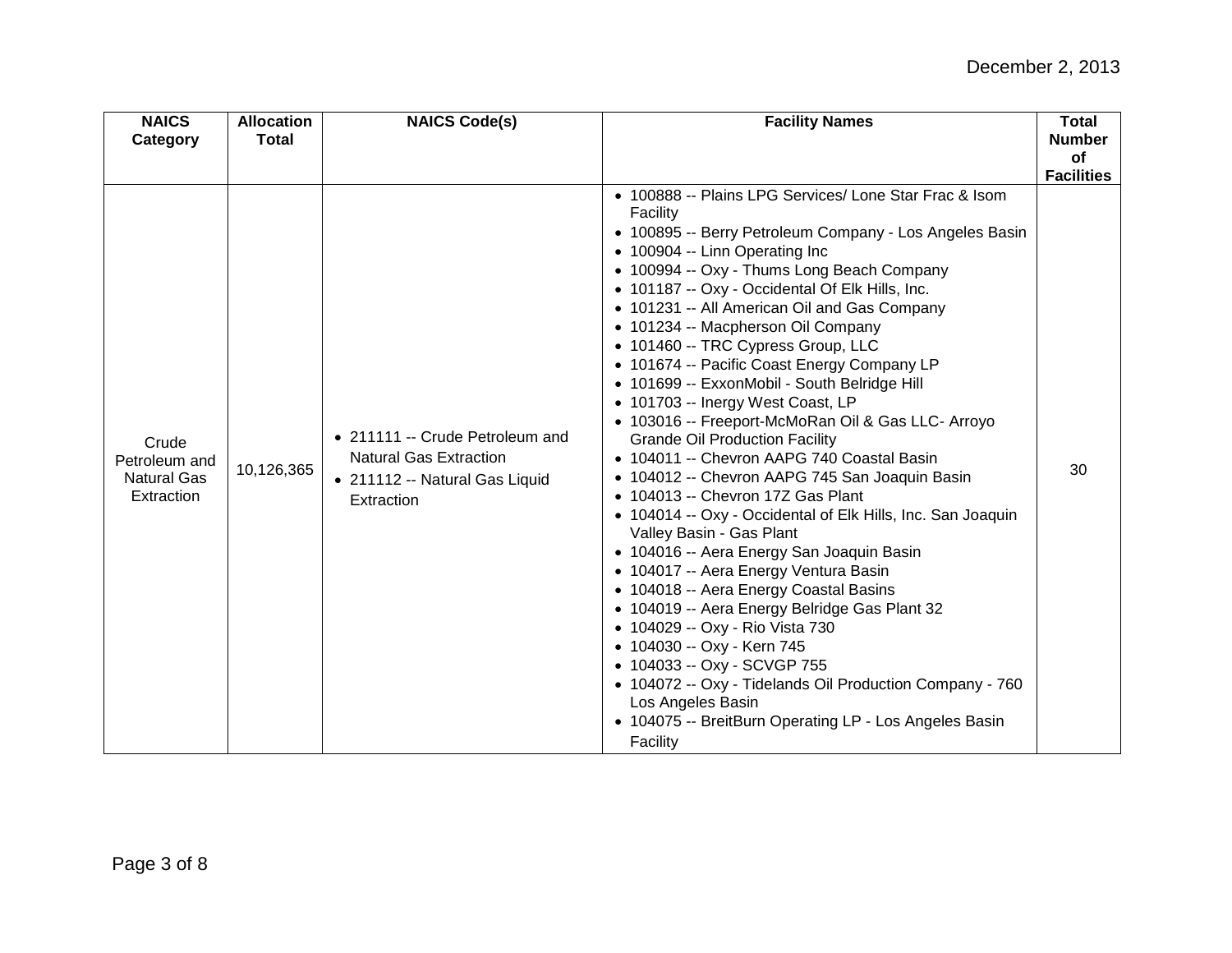| <b>NAICS</b><br>Category                                                  | <b>Allocation</b><br><b>Total</b> | <b>NAICS Code(s)</b>                                                                                                                                          | <b>Facility Names</b>                                                                                                                                                                                                                                                                                                                                                                                                                           | <b>Total</b><br><b>Number</b> |
|---------------------------------------------------------------------------|-----------------------------------|---------------------------------------------------------------------------------------------------------------------------------------------------------------|-------------------------------------------------------------------------------------------------------------------------------------------------------------------------------------------------------------------------------------------------------------------------------------------------------------------------------------------------------------------------------------------------------------------------------------------------|-------------------------------|
|                                                                           |                                   |                                                                                                                                                               |                                                                                                                                                                                                                                                                                                                                                                                                                                                 | of                            |
|                                                                           |                                   |                                                                                                                                                               |                                                                                                                                                                                                                                                                                                                                                                                                                                                 | <b>Facilities</b>             |
| Crude<br>Petroleum and<br><b>Natural Gas</b><br>Extraction<br>(Continued) | See Above                         | See Above                                                                                                                                                     | • 104081 -- Freeport-McMoRan Oil & Gas LLC- SJV Basin<br>Facility<br>· 104090 -- Signal Hill Petroleum Facilities<br>• 104091 -- Seneca San Joaquin Production Facilities<br>• 104094 -- Berry Petroleum Company - San Joaquin Basin<br>• 104097 -- Naftex Operating Company                                                                                                                                                                    | See<br>Above                  |
| Cement<br>Manufacturing                                                   | 6,823,771                         | • 327310 -- Cement Manufacturing                                                                                                                              | • 100013 -- TXI Riverside Cement (Oro Grande Plant)<br>• 101010 -- Mitsubishi Cement 2000<br>• 101029 -- CalPortland Company, Mojave Plant<br>• 101265 -- Lehigh Southwest Cement Co - Cupertino<br>• 101314 -- National Cement Company - Lebec<br>• 101381 -- Lehigh Southwest Cement Co - Redding<br>• 101461 -- Lehigh Southwest Cement Co - Tehachapi<br>• 101476 -- Cemex Construction Materials Pacific LLC -<br><b>Victorville Plant</b> | 8                             |
| <b>Industrial Gas</b><br>Manufacturing                                    | 2,640,286                         | • 325120 -- Industrial Gas<br>Manufacturing                                                                                                                   | • 100127 -- Air Products Wilmington Hydrogen Plant<br>• 101017 -- Air Products & Chemicals, Inc., Martinez<br>• 101053 -- Praxair Inc.<br>• 101248 -- Air Products Carson Hydrogen Plant<br>• 101512 -- Air Products Manufacturing Corporation,<br>Sacramento<br>• 101701 -- Air Liquide El Segundo Hydrogen Plant<br>• 101749 -- Air Liquide Large Industries US L.P. - Rodeo<br>Hydrogen Plant                                                | 7                             |
| <b>Mineral Mining</b><br>and Lime<br>Manufacturing                        | 1,847,323                         | • 212391 -- Potash, Soda, and<br><b>Borate Mineral Mining</b><br>• 212399 -- All Other Nonmetallic<br><b>Mineral Mining</b><br>• 327410 -- Lime Manufacturing | • 100011 -- Searles Valley Minerals Inc.<br>• 100300 -- U.S. Borax, 93516<br>• 101243 -- Dicalite Minerals Corp.<br>• 101318 -- Imerys Minerals California, Inc.<br>• 104052 -- Lhoist North America - Natividad Plant                                                                                                                                                                                                                          | 5                             |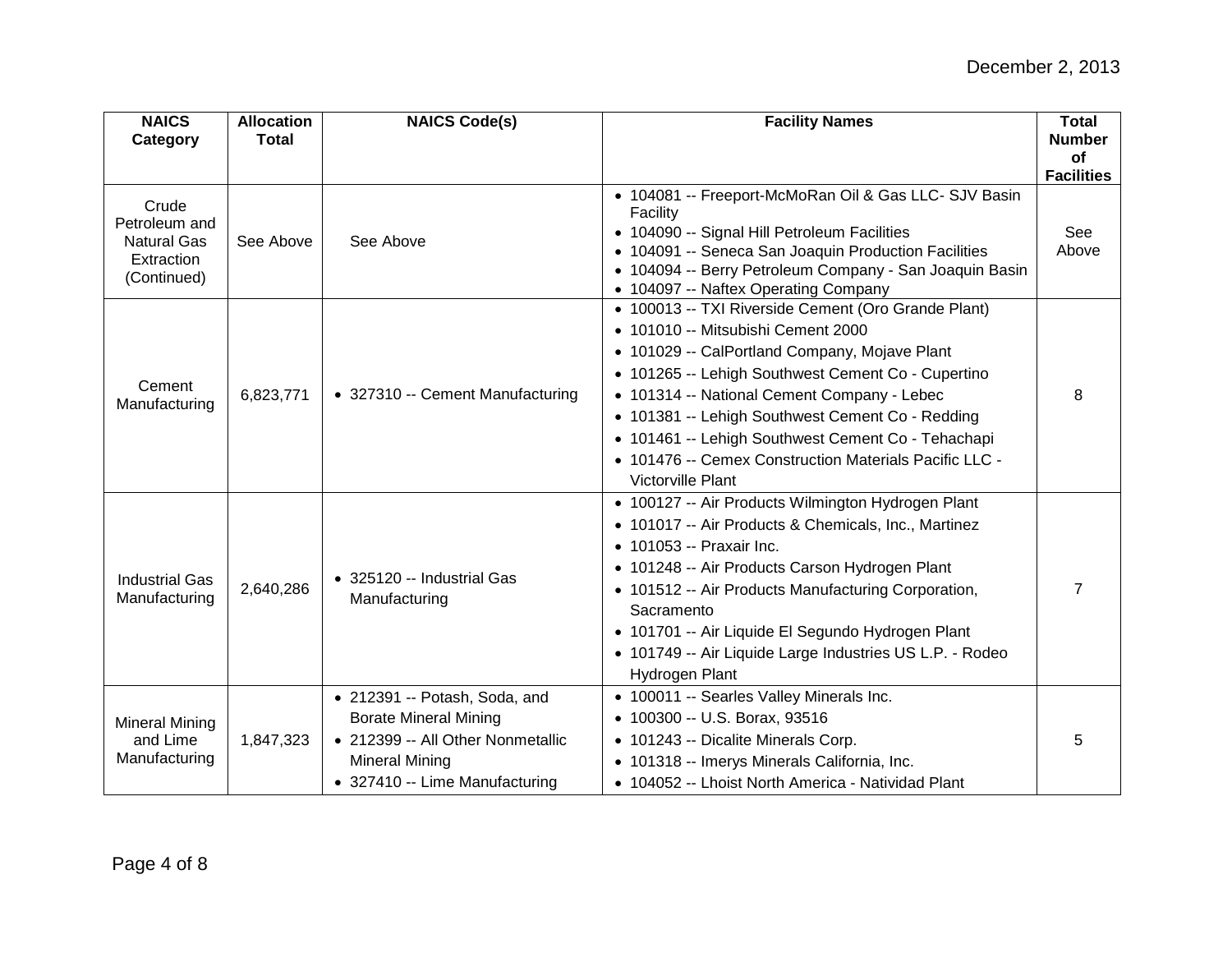| <b>NAICS</b><br>Category          | <b>Allocation</b><br><b>Total</b> | <b>NAICS Code(s)</b>                                                                                                                 | <b>Facility Names</b>                                                                                                                                                                                                                                                                                                                                                                                                                                                                                                                                                                                                                                                                                                                                                                                                       | <b>Total</b><br><b>Number</b> |
|-----------------------------------|-----------------------------------|--------------------------------------------------------------------------------------------------------------------------------------|-----------------------------------------------------------------------------------------------------------------------------------------------------------------------------------------------------------------------------------------------------------------------------------------------------------------------------------------------------------------------------------------------------------------------------------------------------------------------------------------------------------------------------------------------------------------------------------------------------------------------------------------------------------------------------------------------------------------------------------------------------------------------------------------------------------------------------|-------------------------------|
|                                   |                                   |                                                                                                                                      |                                                                                                                                                                                                                                                                                                                                                                                                                                                                                                                                                                                                                                                                                                                                                                                                                             | of                            |
|                                   |                                   |                                                                                                                                      |                                                                                                                                                                                                                                                                                                                                                                                                                                                                                                                                                                                                                                                                                                                                                                                                                             | <b>Facilities</b>             |
| Fruit and<br>Vegetable<br>Canning | 767,709                           | • 311421 -- Fruit and Vegetable<br>Canning                                                                                           | • 100936 -- Campbell Soup Supply Company - Dixon<br>• 100972 -- Los Gatos Tomato Products<br>• 101008 -- Ingomar Packing Company<br>• 101025 -- Stanislaus Food Products<br>• 101207 -- Pacific Coast Producers<br>• 101213 -- Olam Tomato Processing, Inc. - Lemoore<br>• 101214 -- Del Monte - Hanford<br>• 101217 -- Unilever Manufacturing (US), Inc.<br>• 101498 -- Morning Star Packing Company - Los Banos<br>• 101499 -- Liberty Packing - Los Banos (Morning Star)<br>• 101500 -- Olam Tomato Processors, Inc. - Williams<br>• 101502 -- Tomatek / Neil Jones Food Companies<br>• 101503 -- ConAgra - Oakdale<br>• 101504 -- J.G.Boswell Tomato Company Kings<br>• 101536 -- Morning Star Packing Company - Williams<br>• 101705 -- J. G. Boswell Tomato Company Kern<br>• 101729 -- ConAgra Foods - Helm Facility | 17                            |
| Glass<br>Manufacturing            | 702,903                           | • 327211 -- Flat Glass<br>Manufacturing<br>• 327213 -- Glass Container<br>Manufacturing<br>• 327993 -- Mineral Wool<br>Manufacturing | • 100917 -- CertainTeed Corporation<br>• 101042 -- Owens-Brockway Glass Container, Oakland<br>• 101183 -- Owens-Brockway Glass Container, Tracy<br>• 101342 -- Saint-Gobain Containers, Inc.<br>• 101475 -- Owens-Brockway Glass Container, Vernon<br>101513 -- PPG Industries Inc.<br>• 101692 -- Pilkington North America, Lathrop Plant<br>• 101721 -- Guardian Industries Corp.<br>• 103018 -- Gallo Glass Company<br>$\bullet$ 104122 -- Johns Manville                                                                                                                                                                                                                                                                                                                                                                | 10                            |
| Paper<br>Manufacturing            | 538,075                           | $\bullet$ 322121 -- Paper (except<br>Newsprint) Mills<br>• 322130 -- Paperboard Mills                                                | • 100147 -- Graphic Packaging International, Inc<br>• 100195 -- New-Indy Ontario, LLC Linerboard Mill<br>• 100962 -- Kimberly Clark Worldwide Inc.<br>• 101356 -- New-Indy Oxnard LLC<br>• 101582 -- The P&G Paper Products Co.<br>• 104135 -- California Paperboard Corporation<br>• 104136 -- Newark Pacific Paperboard                                                                                                                                                                                                                                                                                                                                                                                                                                                                                                   | 7                             |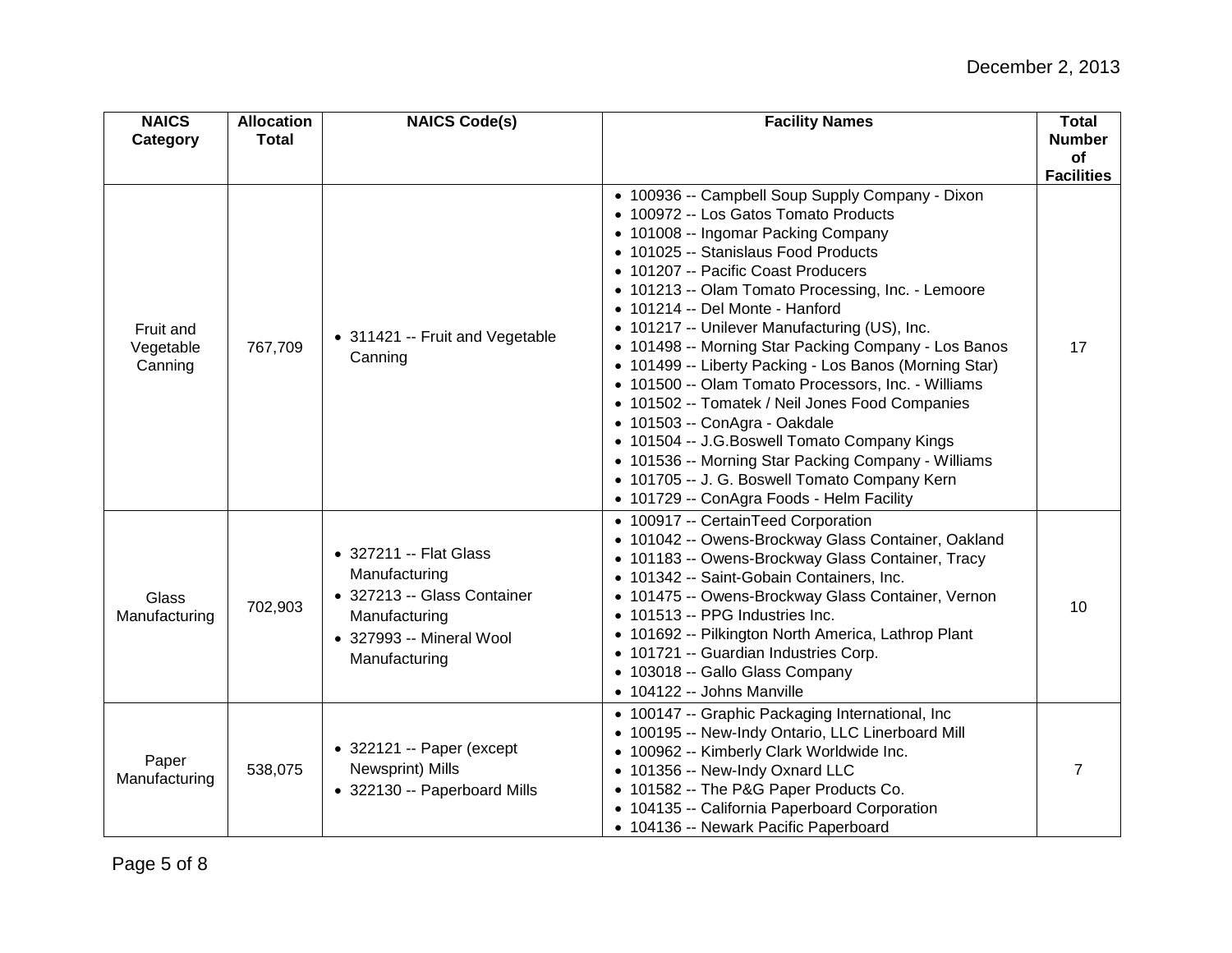| <b>NAICS</b><br>Category           | <b>Allocation</b><br><b>Total</b> | <b>NAICS Code(s)</b>                                                                                                                                                                                                                                                                                                                                                                                                                                                                                  | <b>Facility Names</b>                                                                                                                                                                                                                                                                                                                                                                                                                                                                      | <b>Total</b><br><b>Number</b><br>of<br><b>Facilities</b> |
|------------------------------------|-----------------------------------|-------------------------------------------------------------------------------------------------------------------------------------------------------------------------------------------------------------------------------------------------------------------------------------------------------------------------------------------------------------------------------------------------------------------------------------------------------------------------------------------------------|--------------------------------------------------------------------------------------------------------------------------------------------------------------------------------------------------------------------------------------------------------------------------------------------------------------------------------------------------------------------------------------------------------------------------------------------------------------------------------------------|----------------------------------------------------------|
| <b>Other Food</b><br>Manufacturing | 585,904                           | • 311423 -- Dried and Dehydrated<br><b>Food Manufacturing</b><br>• 311611 -- Animal (except Poultry)<br>Slaughtering<br>• 311613 -- Rendering and Meat<br><b>Byproduct Processing</b><br>• 311911 -- Roasted Nuts and<br>Peanut Butter Manufacturing<br>• 311919 -- Other Snack Food<br>Manufacturing<br>• 311999 -- All Other Miscellaneous<br><b>Food Manufacturing</b><br>• 311221 -- Wet Corn Milling<br>• 311230 -- Breakfast Cereal<br>Manufacturing<br>• 311313 -- Beet Sugar<br>Manufacturing | • 100176 -- General Mills Cereal Properties, LLC<br>• 100323 -- Ingredion Incorporated Stockton Plant<br>• 101235 -- Frito Lay - Kern Plant<br>• 101241 -- Spreckels Sugar Company, Inc.- Brawley<br>• 101284 -- Olam West Coast, Inc. - Gilroy<br>• 101315 -- Sensient Natural Ingredients LLC<br>• 101519 -- CP Kelco San Diego<br>• 101575 -- Foster Poultry Farms - Livingston Complex,<br>95334<br>$\bullet$ 101735 -- National Beef<br>• 101736 -- Paramount Farms International LLC | 10                                                       |
| Dairies                            | 369,863                           | • 311513 -- Cheese Manufacturing<br>• 311514 -- Dry, Condensed, and<br><b>Evaporated Dairy Product</b><br>Manufacturing                                                                                                                                                                                                                                                                                                                                                                               | • 100959 -- California Dairies, Inc. Fresno<br>• 101186 -- Saputo Cheese USA Inc. - Paige<br>• 101190 -- California Dairies, Inc. Turlock<br>• 101197 -- California Dairies, Inc. Visalia<br>• 101288 -- Hilmar Cheese Company<br>• 101465 -- Land O' Lakes, Inc.<br>• 101509 -- California Dairies, Inc. Tipton<br>• 101716 -- Leprino Foods - Lemoore West                                                                                                                               | 8                                                        |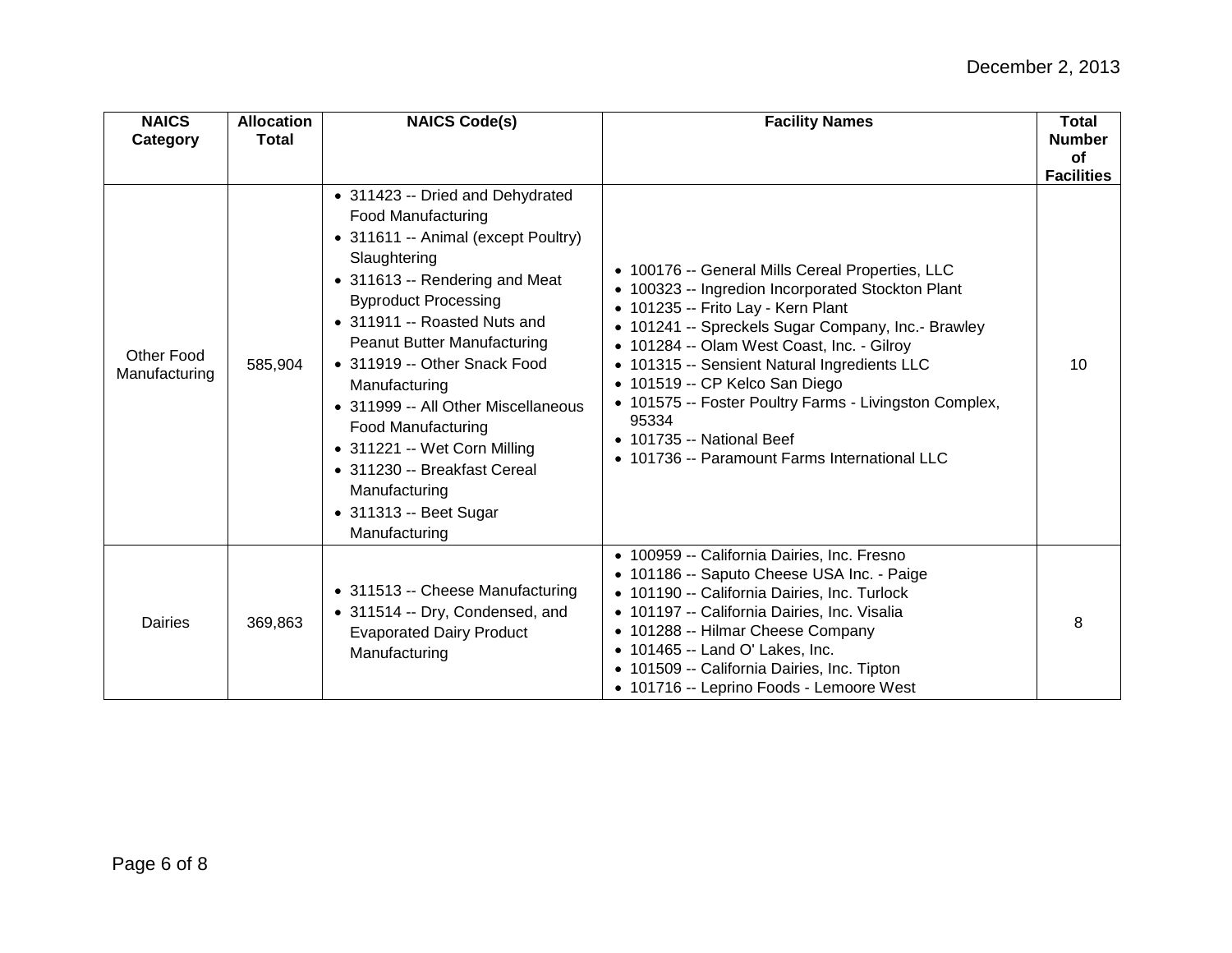| <b>NAICS</b><br>Category                                        | <b>Allocation</b><br>Total | <b>NAICS Code(s)</b>                                                                                                                                                                                                                                                                                               | <b>Facility Names</b>                                                                                                                                                                                                                                                                                                                                                                           | <b>Total</b><br><b>Number</b><br><b>of</b><br><b>Facilities</b> |
|-----------------------------------------------------------------|----------------------------|--------------------------------------------------------------------------------------------------------------------------------------------------------------------------------------------------------------------------------------------------------------------------------------------------------------------|-------------------------------------------------------------------------------------------------------------------------------------------------------------------------------------------------------------------------------------------------------------------------------------------------------------------------------------------------------------------------------------------------|-----------------------------------------------------------------|
| Iron, Steel, and<br>Aluminum<br>Processing                      | 378,559                    | • 331111 -- Iron and Steel Mills<br>• 331221 -- Rolled Steel Shape<br>Manufacturing<br>• 331314 -- Secondary Smelting and<br>Alloying of Aluminum<br>• 331511 -- Iron Foundries<br>• 332112 -- Nonferrous Forging                                                                                                  | • 100953 -- Vista Metals Corp.<br>• 100954 -- California Steel Industries<br>• 101068 -- USS-POSCO Industries<br>$\bullet$ 101073 -- TAMCO<br>• 101469 -- United States Pipe & Foundry Co. LLC<br>• 101734 -- Carlton Forge Works<br>• 104329 -- Shultz Steel Company                                                                                                                           | 7                                                               |
| Chemical,<br>Biological, and<br>Pharmaceutical<br>Manufacturing | 471,355                    | • 325193 -- Ethyl Alcohol<br>Manufacturing<br>• 325199 -- All Other Basic Organic<br><b>Chemical Manufacturing</b><br>• 325311 -- Nitrogenous Fertilizer<br>Manufacturing<br>• 325412 -- Pharmaceutical<br><b>Preparation Manufacturing</b><br>• 325414 -- Biological Product<br>(except Diagnostic) Manufacturing | • 100389 -- Braun Medical Inc<br>• 101179 -- Amgen Inc.<br>• 101451 -- Genentech Inc South San Francisco<br>• 101685 -- Pixley Cogeneration Partners / Calgren<br>Renewable Fuels<br>• 101733 -- Dow Chemical Company - Pittsburg<br>• 104004 -- JR Simplot Company<br>• 104006 -- Agrium US Inc<br>• 104048 -- Pacific Ethanol Stockton, LLC<br>• 104347 -- Aemetis Advanced Fuels Keyes, Inc. | 9                                                               |
| Breweries,<br>Wineries, and<br>Juice<br>Manufacturing           | 191,010                    | • 311991 -- Perishable Prepared<br>Food Manufacturing<br>• 312130 -- Wineries<br>$\bullet$ 312120 -- Breweries                                                                                                                                                                                                     | • 100943 -- Anheuser-Busch LLC Fairfield<br>• 100958 -- E & J Gallo Winery - Fresno<br>• 101297 -- MillerCoors<br>• 101473 -- Anheuser-Busch, Inc. - Los Angeles Brewery<br>• 101693 -- Wm. Bolthouse Farms                                                                                                                                                                                     | 5                                                               |